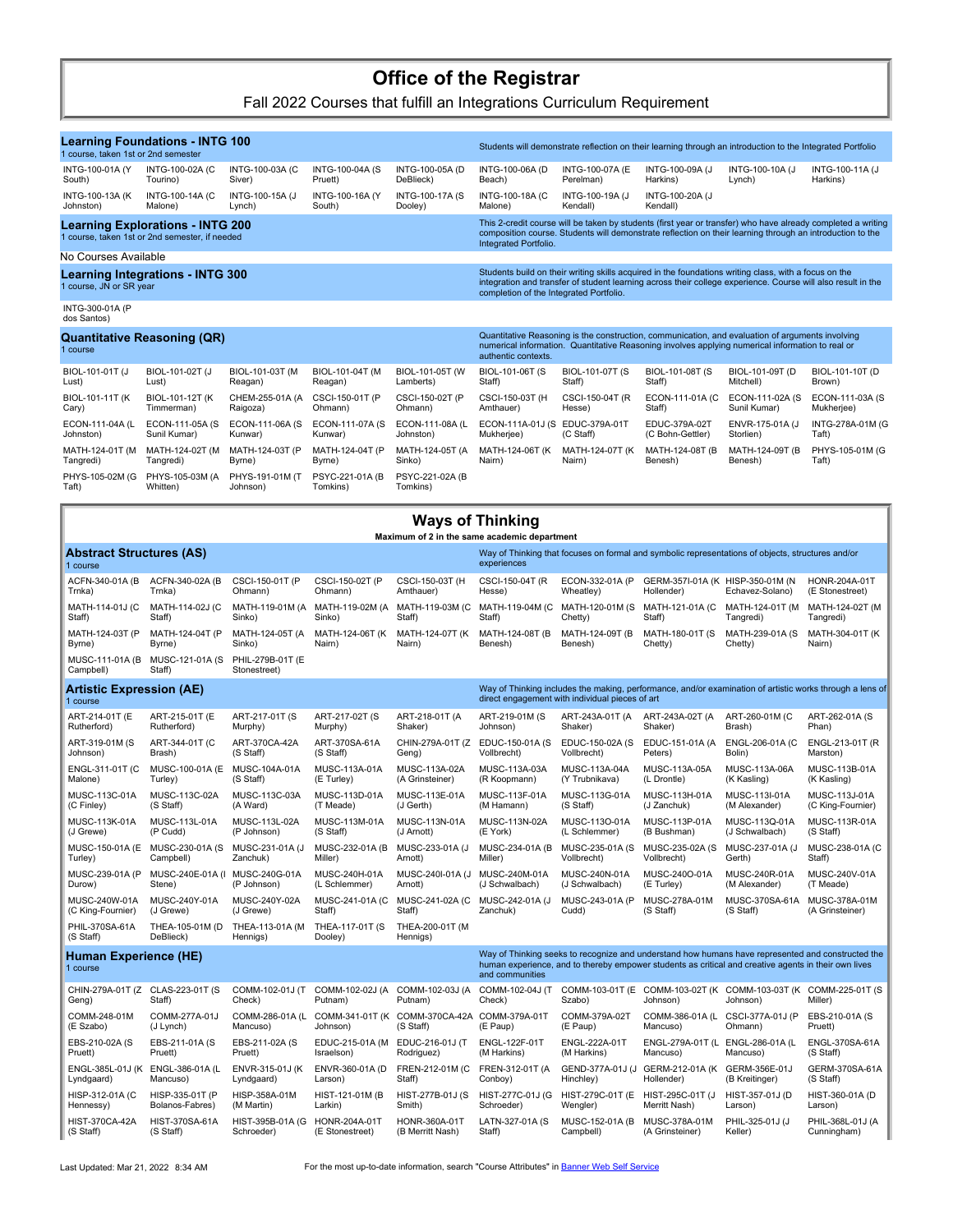| Keller)                                                                                                                                      | PHIL-368M-01M (J PHIL-377B-01J (C<br>Wright) | PHIL-379A-01T (D<br>Beach)       | POLS-221-01J (J<br>Read)       | POLS-221-0J (J<br>Johnson)                                                                                                                                                                                                                                                                               | POLS-377A-01J (J<br>Johnson)                                                                                                                                                                              |                                                                                                              |                                                              |                                   |                              |  |  |
|----------------------------------------------------------------------------------------------------------------------------------------------|----------------------------------------------|----------------------------------|--------------------------------|----------------------------------------------------------------------------------------------------------------------------------------------------------------------------------------------------------------------------------------------------------------------------------------------------------|-----------------------------------------------------------------------------------------------------------------------------------------------------------------------------------------------------------|--------------------------------------------------------------------------------------------------------------|--------------------------------------------------------------|-----------------------------------|------------------------------|--|--|
| <b>Natural World (NW)</b><br>1 course                                                                                                        |                                              |                                  |                                |                                                                                                                                                                                                                                                                                                          | Way of Thinking examines the structures and interactions within the natural world. The natural world<br>comprises the physical universe, both living and non-living, as well as the forces that act on it |                                                                                                              |                                                              |                                   |                              |  |  |
| BIOL-101-01T (J                                                                                                                              | BIOL-101-02T (J                              | BIOL-101-03T (M                  | BIOL-101-04T (M                | BIOL-101-05T (W                                                                                                                                                                                                                                                                                          | BIOL-101-06T (S                                                                                                                                                                                           | BIOL-101-07T (S                                                                                              | BIOL-101-08T (S                                              | BIOL-101-09T (D                   | BIOL-101-10T (D              |  |  |
| Lust)                                                                                                                                        | Lust)                                        | Reagan)                          | Reagan)                        | Lamberts)                                                                                                                                                                                                                                                                                                | Staff)                                                                                                                                                                                                    | Staff)                                                                                                       | Staff)                                                       | Mitchell)                         | Brown)                       |  |  |
| BIOL-101-11T (K)                                                                                                                             | BIOL-101-12T (K)                             | BIOL-308-01J (K                  | BIOL-323-01M (C                | BIOL-323-02M (C                                                                                                                                                                                                                                                                                          | BIOL-325-01M (M                                                                                                                                                                                           | BIOL-325-02M (S                                                                                              | BIOL-325-03M (T                                              | BIOL-325-04M (S                   | BIOL-325-05M (J              |  |  |
| Cary)                                                                                                                                        | Timmerman)                                   | Cary)                            | Cotton)                        | Cotton)                                                                                                                                                                                                                                                                                                  | Campos)                                                                                                                                                                                                   | Staff)                                                                                                       | Keyler)                                                      | Staff)                            | Schaefer)                    |  |  |
| CHEM-201-01A (E                                                                                                                              | CHEM-201-02A (A                              | CHEM-201-03A (C                  | CHEM-201-04A (C                | CHEM-201-05A (E                                                                                                                                                                                                                                                                                          | CHEM-315-01M (C EDUC-323-01T (D                                                                                                                                                                           | Fenton)                                                                                                      | ENVR-175-01A (J                                              | ENVR-300T-01M                     | EXHS-308-01J (S              |  |  |
| Krautkramer)                                                                                                                                 | Peterson)                                    | Staff)                           | Staff)                         | Krautkramer)                                                                                                                                                                                                                                                                                             | Schaller)                                                                                                                                                                                                 |                                                                                                              | Storlien)                                                    | (J Storlien)                      | Staff)                       |  |  |
| EXHS-379A-01T                                                                                                                                | EXHS-379A-02T                                | <b>INTG-278A-01M</b>             | NUTR-110-01J (L                | NUTR-110-02J (L                                                                                                                                                                                                                                                                                          | NUTR-125-01J (A                                                                                                                                                                                           | NUTR-125-02J (L                                                                                              | NUTR-125-03J (A                                              | NUTR-225-01M (B                   | PHYS-105-01M (G              |  |  |
| (C Staff)                                                                                                                                    | (C Staff)                                    | (G Taft)                         | Bauer)                         | Bauer)                                                                                                                                                                                                                                                                                                   | Evenson)                                                                                                                                                                                                  | Shepherd)                                                                                                    | Evenson)                                                     | Elhard)                           | Taft)                        |  |  |
| Taft)                                                                                                                                        | PHYS-105-02M (G PHYS-105-03M (A<br>Whitten)  | PHYS-106-01T (A<br>Whitten)      | PHYS-191-01M (T)<br>Johnson)   | PHYS-339-01M (D<br>Langley)                                                                                                                                                                                                                                                                              |                                                                                                                                                                                                           |                                                                                                              |                                                              |                                   |                              |  |  |
| Social World (SW)<br>1 course                                                                                                                |                                              |                                  |                                |                                                                                                                                                                                                                                                                                                          | Way of Thinking uses the scientific method to examine and understand social phenomena, such as,<br>human behavior, cognition, and how institutions, structures, and norms shape human behavior            |                                                                                                              |                                                              |                                   |                              |  |  |
| COMM-105-01T (J                                                                                                                              | COMM-105-02T (J                              | COMM-205-01T (E                  | COMM-336-01A (K)               | COMM-352-01T (J                                                                                                                                                                                                                                                                                          | ECON-111-01A (C ECON-111-02A (S                                                                                                                                                                           | Sunil Kumar)                                                                                                 | ECON-111-03A (S)                                             | ECON-111-04A (L                   | ECON-111-05A (S              |  |  |
| Kramer)                                                                                                                                      | Kramer)                                      | Johnson)                         | Berg)                          | Kramer)                                                                                                                                                                                                                                                                                                  | Staff)                                                                                                                                                                                                    |                                                                                                              | Mukherjee)                                                   | Johnston)                         | Sunil Kumar)                 |  |  |
| ECON-111-06A (S                                                                                                                              | ECON-111-07A (S                              | ECON-111-08A (L                  | ECON-111A-01J                  | ECON-334-01T (C                                                                                                                                                                                                                                                                                          | EDUC-203-01A (C                                                                                                                                                                                           | EDUC-203-02J (J                                                                                              | EDUC-379A-01T                                                | EDUC-379A-02T                     | ENVR-279A-01T                |  |  |
| Kunwar)                                                                                                                                      | Kunwar)                                      | Johnston)                        | (S Mukherjee)                  | Staff)                                                                                                                                                                                                                                                                                                   | Staff)                                                                                                                                                                                                    | Aronson)                                                                                                     | (C Staff)                                                    | (C Bohn-Gettler)                  | (C Grosse)                   |  |  |
| ENVR-305-01J (C                                                                                                                              | ENVR-310-01M (J                              | GEND-377B-01J                    | HISP-336-01J (C                | HONR-363A-01T                                                                                                                                                                                                                                                                                            | NUTR-323-01J (L                                                                                                                                                                                           | NUTR-326-01T (E                                                                                              | PCST-111-01J (K                                              | POLS-121-01J (P                   | POLS-121-02J (C              |  |  |
| Grosse)                                                                                                                                      | Lavigne)                                     | (T Strollo Gordon)               | Shouse)                        | (S Mukherjee)                                                                                                                                                                                                                                                                                            | Shepherd)                                                                                                                                                                                                 | Heying)                                                                                                      | Kraemer)                                                     | dos Santos)                       | Siver)                       |  |  |
| POLS-347-01M (P                                                                                                                              | POLS-370SA-61A                               | POLS-370SB-61A                   | POLS-370SC-61A                 | PSYC-111-01T (L                                                                                                                                                                                                                                                                                          | PSYC-111-02T (L                                                                                                                                                                                           | PSYC-111-03T (C                                                                                              | PSYC-111-04T (L                                              | PSYC-111-05T (E                   | PSYC-111-06T (E              |  |  |
| dos Santos)                                                                                                                                  | (S Staff)                                    | (S Staff)                        | (S Staff)                      | Tennison)                                                                                                                                                                                                                                                                                                | Sinville)                                                                                                                                                                                                 | Staff)                                                                                                       | Sinville)                                                    | Donohue)                          | Donohue)                     |  |  |
| PSYC-331-01A (R                                                                                                                              | PSYC-331-02A (R                              | PSYC-360-01T (V                  | PSYC-360-02T (M                | PSYC-360-03T (V                                                                                                                                                                                                                                                                                          | PSYC-360-04T (M                                                                                                                                                                                           | PSYC-370-01J (A                                                                                              | PSYC-381-01A (S                                              | PSYC-381-02J (C                   | PSYC-381-03J (A              |  |  |
| Kachelski)                                                                                                                                   | Kachelski)                                   | Chinopfukutwa)                   | Livingston)                    | Chinopfukutwa)                                                                                                                                                                                                                                                                                           | Livingston)                                                                                                                                                                                               | Jantzer)                                                                                                     | Palmer)                                                      | Staff)                            | Jantzer)                     |  |  |
| SOCI-111-01T (M<br>Rosenbaum)                                                                                                                | SOCI-111-02T (J<br>Jantzer)                  | SOCI-279A-01T (J<br>Jantzer)     | SOCI-337P-01M<br>(M Block)     | SOCI-342-01T (M<br>Rosenbaum)                                                                                                                                                                                                                                                                            | SOCI-370SA-61A<br>(S Staff)                                                                                                                                                                               | SOCI-377A-01J (T<br>Strollo Gordon)                                                                          |                                                              |                                   |                              |  |  |
| <b>Cultural &amp; Social Difference: Identity (CI)</b>                                                                                       |                                              |                                  |                                |                                                                                                                                                                                                                                                                                                          |                                                                                                                                                                                                           |                                                                                                              |                                                              |                                   |                              |  |  |
| 1 course, taken 1st or 2nd semester<br>COMM-110-01A (S EDUC-111-01A (C                                                                       |                                              | EDUC-111-02A (K                  | EDUC-111-03A (T                | ENGL-111A-01A                                                                                                                                                                                                                                                                                            |                                                                                                                                                                                                           | Addresses gender, race, and ethnicity in the contemporary United States<br>ENGL-111A-02A (E ENGL-111B-01A (J |                                                              | ENGL-124A-01A (E ENGL-124G-01A (J | GEND-101-02A (S              |  |  |
| Miller)                                                                                                                                      | Staff)                                       | Hendricks)                       | Johnson)                       | (C Bolin)                                                                                                                                                                                                                                                                                                | Johnson)                                                                                                                                                                                                  | Kendall)                                                                                                     | Johnson)                                                     | Harkins)                          | Smith)                       |  |  |
| GEND-101-03A (J                                                                                                                              | GEND-101-04A (J                              | HIST-152B-01A (J                 | LLAS-120-01A (R                | PCST-123-01A (J                                                                                                                                                                                                                                                                                          | PHIL-115-01A (C                                                                                                                                                                                           | PHIL-115-02A (C                                                                                              | PHIL-155-01A (E                                              | PHIL-155-02A (E                   | POLS-111-01J (M              |  |  |
| Hinchley)<br>POLS-111-02J (G                                                                                                                 | Hinchley)<br>POLS-111-03J (G                 | Merritt Nash)<br>POLS-180-01A (C | Ketchum)<br>POLS-180-02A (J    | Armajani)<br>PSYC-108-01A (C                                                                                                                                                                                                                                                                             | Wright)<br>SOCI-121-01A (M                                                                                                                                                                                | Wright)                                                                                                      | Esch)                                                        | Esch)                             | Lindstrom)                   |  |  |
| Haeg)                                                                                                                                        | Haeg)                                        | Hannigan)                        | Read)                          | Staff)                                                                                                                                                                                                                                                                                                   | Block)<br>Understanding of how constructions of race, gender, and ethnicity shape cultural rules and biases and                                                                                           |                                                                                                              |                                                              |                                   |                              |  |  |
| Cultural & Social Difference: Systems (CS)<br>1 course                                                                                       |                                              |                                  |                                |                                                                                                                                                                                                                                                                                                          |                                                                                                                                                                                                           | how these constructions vary across time, cultures, and societies                                            |                                                              |                                   |                              |  |  |
| CHEM-390-01A                                                                                                                                 | COLG-385-41A                                 | COLG-385-42A                     | COLG-385-53A                   | COLG-385-54A                                                                                                                                                                                                                                                                                             | COLG-385-61A                                                                                                                                                                                              | COMM-305-01A                                                                                                 | ENGL-382-01A                                                 | EXHS-323-01A                      | EXHS-323-02A                 |  |  |
| (16716)                                                                                                                                      | (16919)                                      | (12887)                          | (12890)                        | (16886)                                                                                                                                                                                                                                                                                                  | (16912)                                                                                                                                                                                                   | (16777)                                                                                                      | (15872)                                                      | (16303)                           | (16907)                      |  |  |
| HIST-301-01A                                                                                                                                 | HIST-305-01A                                 | HIST-319-01A                     | HONR-300A-01A                  | HONR-300B-01A                                                                                                                                                                                                                                                                                            | NRSG-303-01A                                                                                                                                                                                              | PCST-351-01A                                                                                                 | PHIL-367-01A                                                 | POLS-380A-01A                     | SOCI-336C-01A                |  |  |
| (16701)                                                                                                                                      | (16357)                                      | (16703)                          | (16856)                        | (16725)                                                                                                                                                                                                                                                                                                  | (14225)                                                                                                                                                                                                   | (16669)                                                                                                      | (16675)                                                      | (16685)                           | (16861)                      |  |  |
| Theological Explorations (TE)<br>1 courses, taken in first 3 semesters                                                                       |                                              |                                  |                                |                                                                                                                                                                                                                                                                                                          | Think critically about sources and themes of the Christian tradition and begin to explore religious<br>engagement with society                                                                            |                                                                                                              |                                                              |                                   |                              |  |  |
| THEO-100-01A (C                                                                                                                              | THEO-100-02A (C                              | THEO-100-03A (B                  | THEO-100-04A (C                | THEO-100-05A (M                                                                                                                                                                                                                                                                                          | THEO-100-06A (K                                                                                                                                                                                           | THEO-100-07A (K                                                                                              | THEO-100-08A (N                                              | THEO-100-09A (J                   | THEO-100-10A (J              |  |  |
| Conway)                                                                                                                                      | Conway)                                      | Durheim)                         | Bobertz)                       | Connell)                                                                                                                                                                                                                                                                                                 | Colberg)                                                                                                                                                                                                  | Colberg)                                                                                                     | Becker)                                                      | Beste)                            | Beste)                       |  |  |
| THEO-100-11A (K                                                                                                                              | THEO-100-12A (J                              | THEO-100-13A (M                  | THEO-100-14A (C                | THEO-100-15A (J                                                                                                                                                                                                                                                                                          | THEO-100-16A (A                                                                                                                                                                                           | THEO-100-17A (M                                                                                              | THEO-100-18A (K                                              | THEO-100-19A (A                   |                              |  |  |
| Zimmerman)                                                                                                                                   | Armajani)                                    | Patella)                         | Bobertz)                       | Heller)                                                                                                                                                                                                                                                                                                  | Mercedes)                                                                                                                                                                                                 | Rubbelke)                                                                                                    | Zimmerman)                                                   | Ruff)                             |                              |  |  |
| <b>Theological Integrations (TI)</b><br>Interpretation of theological sources and analysis of religious engagement with society<br>1 courses |                                              |                                  |                                |                                                                                                                                                                                                                                                                                                          |                                                                                                                                                                                                           |                                                                                                              |                                                              |                                   |                              |  |  |
| HIST-314-1A (E<br>Perelman)                                                                                                                  | HIST-323-01A (B<br>Larkin)                   | HIST-337-01A (E<br>Wengler)      | Herzfeld)                      | Armajani)                                                                                                                                                                                                                                                                                                | Pagnucco)                                                                                                                                                                                                 | HONR-340I-01A (N PCST-368C-01A (J PCST-368E-01A (R PCST-368E-02A (R PCST-368G-01A<br>Pagnucco)               | (R Pagnucco)                                                 | THEO-317-01A (B<br>Larkin)        | THEO-319E-01A<br>(E Wengler) |  |  |
| THEO-319J-01A (E<br>Perelman)                                                                                                                | THEO-322-01A (B<br>Durheim)                  | THEO-329A-01A (L<br>Taylor)      | THEO-339F-01A<br>(C Conway)    | THEO-348-01A (R<br>Pagnucco)                                                                                                                                                                                                                                                                             | THEO-349D-01A<br>(R Pagnucco)                                                                                                                                                                             | THEO-349D-02A<br>(R Pagnucco)                                                                                | THEO-369C-01A (J THEO-380-01A (J<br>Armajani)                | Kaster)                           |                              |  |  |
| <b>Global Language Proficiency</b>                                                                                                           |                                              |                                  |                                |                                                                                                                                                                                                                                                                                                          |                                                                                                                                                                                                           | Successful completion of language course of 211 or higher or proficiency examination.                        |                                                              |                                   |                              |  |  |
| Artistic Engagement (AR)<br>1 course or 2 events w/reflection required                                                                       |                                              |                                  |                                | Students develop an awareness of the rich and distinctive ways that artistic expression can provoke<br>thought and emotion, practice appropriate audience behavior and appreciation, and develop the tools to<br>understand the world they live in through artistic lenses. List of events available at: |                                                                                                                                                                                                           |                                                                                                              |                                                              |                                   |                              |  |  |
| EDUC-151-01A (A                                                                                                                              | ENGL-213-01T (R                              | MUSC-102-01A (S                  | MUSC-113A-01A                  | MUSC-113A-02A                                                                                                                                                                                                                                                                                            | MUSC-113A-03A                                                                                                                                                                                             | MUSC-113A-04A                                                                                                | https://apps.csbsju.edu/fae/ViewEvents.aspx<br>MUSC-113A-05A | MUSC-113A-06A                     | MUSC-113B-01A                |  |  |
| Peters)                                                                                                                                      | Marston)                                     | Staff)                           | (E Turley)                     | (A Grinsteiner)                                                                                                                                                                                                                                                                                          | (R Koopmann)                                                                                                                                                                                              | (Y Trubnikava)                                                                                               | (L Drontle)                                                  | (K Kasling)                       | (K Kasling)                  |  |  |
| MUSC-113C-01A                                                                                                                                | MUSC-113C-02A                                | MUSC-113C-03A                    | MUSC-113D-01A                  | MUSC-113E-01A                                                                                                                                                                                                                                                                                            | MUSC-113F-01A                                                                                                                                                                                             | MUSC-113G-01A                                                                                                | MUSC-113H-01A                                                | MUSC-113I-01A (M                  | MUSC-113J-01A                |  |  |
| (C Finley)                                                                                                                                   | (S Staff)                                    | (A Ward)                         | (T Meade)                      | (J Gerth)                                                                                                                                                                                                                                                                                                | (M Hamann)                                                                                                                                                                                                | (S Staff)                                                                                                    | (J Zanchuk)                                                  | Alexander)                        | (C King-Fournier)            |  |  |
| MUSC-113K-01A                                                                                                                                | MUSC-113L-01A                                | MUSC-113L-02A                    | MUSC-113M-01A                  | MUSC-113N-01A                                                                                                                                                                                                                                                                                            | MUSC-113N-02A                                                                                                                                                                                             | MUSC-113O-01A                                                                                                | MUSC-113P-01A                                                | MUSC-113Q-01A                     | MUSC-113R-01A                |  |  |
| (J Grewe)                                                                                                                                    | (P Cudd)                                     | (P Johnson)                      | (S Staff)                      | (J Arnott)                                                                                                                                                                                                                                                                                               | (E York)                                                                                                                                                                                                  | (L Schlemmer)                                                                                                | (B Bushman)                                                  | (J Schwalbach)                    | (S Staff)                    |  |  |
| MUSC-150-01A (E                                                                                                                              | MUSC-152-01A (B                              | MUSC-227A-01A                    | MUSC-227A-02A                  | MUSC-227A-03A                                                                                                                                                                                                                                                                                            | MUSC-227A-04A                                                                                                                                                                                             | <b>MUSC-227A-05A</b>                                                                                         | MUSC-227B-01A                                                | MUSC-227C-01A                     | MUSC-227C-02A                |  |  |
| Turley)                                                                                                                                      | Campbell)                                    | (E Turley)                       | (A Grinsteiner)                | (Y Trubnikava)                                                                                                                                                                                                                                                                                           | (R Koopmann)                                                                                                                                                                                              | (L Drontle)                                                                                                  | (K Kasling)                                                  | (C Finley)                        | (C Staff)                    |  |  |
| MUSC-227C-03A                                                                                                                                | MUSC-227D-01A                                | MUSC-227E-01A                    | MUSC-227F-01A                  | MUSC-227G-01A                                                                                                                                                                                                                                                                                            | MUSC-227H-01A                                                                                                                                                                                             | MUSC-227I-01A (M MUSC-227J-01A                                                                               |                                                              | MUSC-227K-01A                     | MUSC-227L-01A                |  |  |
| (A Ward)                                                                                                                                     | (T Meade)                                    | (J Gerth)                        | (M Hamann)                     | (C Staff)                                                                                                                                                                                                                                                                                                | (J Zanchuk)                                                                                                                                                                                               | Alexander)                                                                                                   | (C King-Fournier)                                            | (J Grewe)                         | (P Cudd)                     |  |  |
| MUSC-227L-02A                                                                                                                                | MUSC-227M-01A                                | MUSC-227N-01A                    | MUSC-227N-02A                  | MUSC-227O-01A                                                                                                                                                                                                                                                                                            | MUSC-227P-01A                                                                                                                                                                                             | MUSC-227Q-01A                                                                                                | MUSC-227R-01A                                                | MUSC-228A-01A                     | MUSC-228A-02A                |  |  |
| (P Johnson)                                                                                                                                  | (S Staff)                                    | (J Arnott)                       | (E York)                       | (L Schlemmer)                                                                                                                                                                                                                                                                                            | (B Bushman)                                                                                                                                                                                               | (J Schwalbach)                                                                                               | (C Staff)                                                    | (E Turley)                        | (A Grinsteiner)              |  |  |
| MUSC-228A-03A                                                                                                                                | MUSC-228A-04A                                | MUSC-228A-05A                    | MUSC-228A-06A                  | MUSC-228B-01A                                                                                                                                                                                                                                                                                            | MUSC-228C-01A                                                                                                                                                                                             | MUSC-228C-02A                                                                                                | MUSC-228C-03A                                                | MUSC-228D-01A                     | MUSC-228E-01A                |  |  |
| (R Koopmann)                                                                                                                                 | (Y Trubnikava)                               | (L Drontle)                      | (K Kasling)                    | (K Kasling)                                                                                                                                                                                                                                                                                              | (C Finley)                                                                                                                                                                                                | (S Staff)                                                                                                    | (A Ward)                                                     | (T Meade)                         | (J Gerth)                    |  |  |
| MUSC-228F-01A                                                                                                                                | MUSC-228G-01A                                | MUSC-228H-01A                    | MUSC-228I-01A (M MUSC-228J-01A | (C King-Fournier)                                                                                                                                                                                                                                                                                        | MUSC-228K-01A                                                                                                                                                                                             | MUSC-228L-01A                                                                                                | MUSC-228L-02A                                                | MUSC-228M-01A                     | MUSC-228N-01A                |  |  |
| (M Hamann)                                                                                                                                   | (C Staff)                                    | (J Zanchuk)                      | Alexander)                     |                                                                                                                                                                                                                                                                                                          | (J Grewe)                                                                                                                                                                                                 | (P Cudd)                                                                                                     | (P Johnson)                                                  | (S Staff)                         | (J Arnott)                   |  |  |

**Experiential Engagement (EX)** Students apply their knowledge and skills outside the classroom and document their learning through

MUSC-228N-02A MUSC-228O-01A MUSC-228P-01A MUSC-228Q-01A MUSC-228R-01A<br>(E York) (L Schlemmer) (B Bushman) (J Schwalbach) (C Staff)

Last Updated: Mar 21, 2022 8:34 AM For the most up-to-date information, search "Course Attributes" in [Banner Web Self Service](http://www.csbsju.edu/it-services/banner)

MUSC-232-01A (B MUSC-234-01A (B MUSC-235-01A (S MUSC-235-02A (S THEA-200-01T (M<br>Miller) Miller) Vollbrecht) Vollbrecht) Hennigs)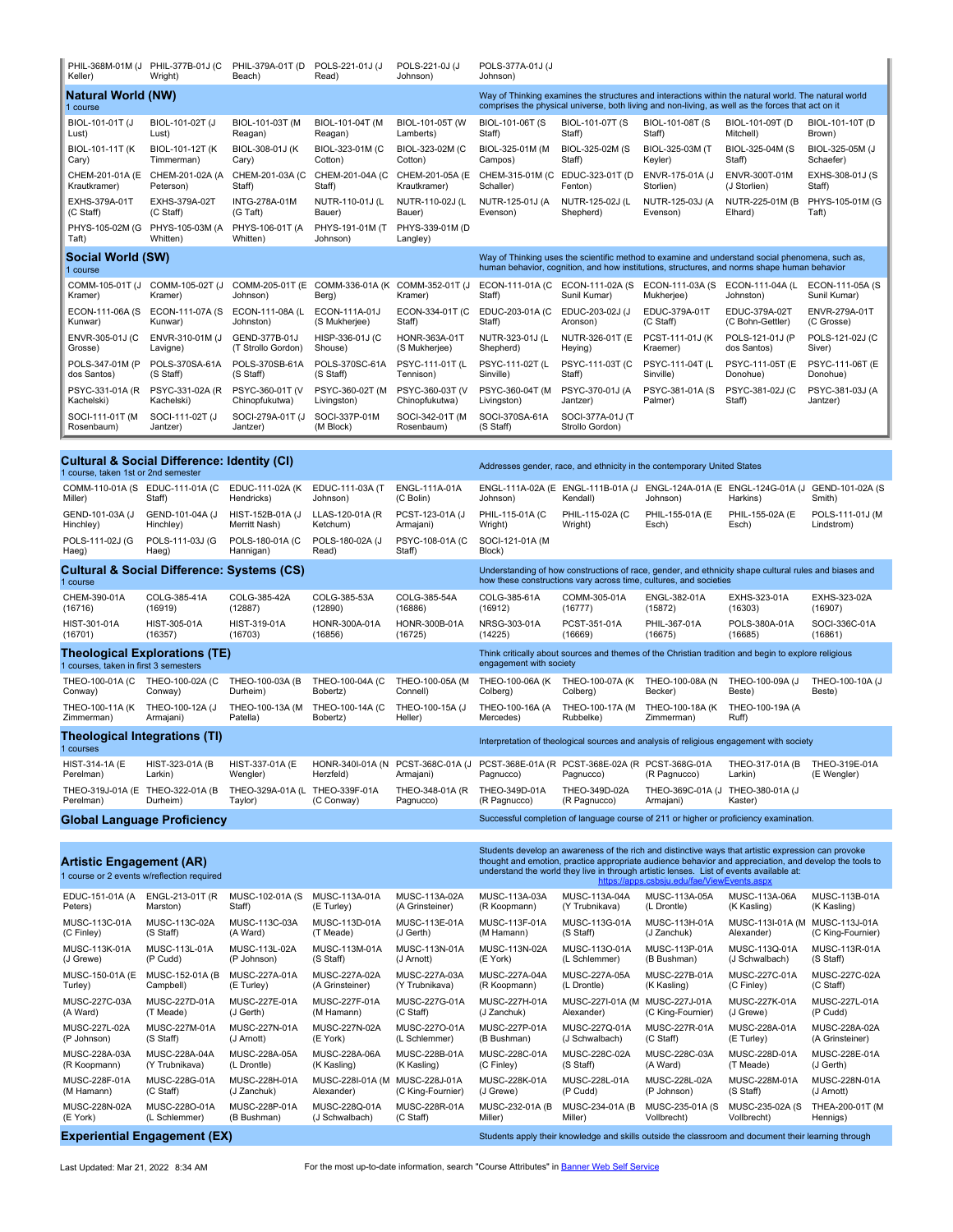| 1 course or 1 experience w/ reflection required |                              |                           |                           |                           | reflection. All internship courses (397) also satisfy this requirement.                                   |                           |                           |                         |                  |  |
|-------------------------------------------------|------------------------------|---------------------------|---------------------------|---------------------------|-----------------------------------------------------------------------------------------------------------|---------------------------|---------------------------|-------------------------|------------------|--|
| ACFN-353-01A (M                                 | ACFN-397-01A (W)             | ART-397-01A (S)           | BIOL-397-02A (C           | COLG-397-01A (E)          | COMM-346-01A (E                                                                                           | COMM-397-01A (S)          | CSCI-373-01A (M           | ECON-384-01A (S         | ECON-397-01A (C  |  |
| Jepperson)                                      | Bostrom)                     | Johnson)                  | Cotton)                   | McIntee)                  | Szabo)                                                                                                    | Miller)                   | Heroux)                   | Kunwar)                 | Staff)           |  |
| EDUC-304-01A (A                                 | EDUC-315-02A (A              | EDUC-318-01A (T           | EDUC-341-01A (A           | EDUC-355A-01A             | EDUC-355B-01A                                                                                             | EDUC-356-01A (A           | EDUC-397-01A (C           | EDUC-397-02A (A         | ENGL-206-01A (C  |  |
| Spenader)                                       | Peters)                      | Johnson)                  | Spenader)                 | (T Rodriguez)             | (T Johnson)                                                                                               | Spenader)                 | Staff)                    | Peters)                 | Bolin)           |  |
| ENVR-303-01A (C)                                | ENVR-305-01J (C              | ENVR-397-01A (D)          | EXHS-390-01A (E)          | EXHS-397-01A (D)          | GBUS-397-01A (K)                                                                                          | GEND-397-01A (P           | HISP-397-01A (T           | <b>HIST-397-01A (B)</b> | HONR-360A-01T    |  |
| Grosse)                                         | Grosse)                      | Larson)                   | Wright)                   | Fischer)                  | Mukherjee)                                                                                                | Bolanos-Fabres)           | Gomez)                    | Larkin)                 | (B Merritt Nash) |  |
| HONR-363A-01T                                   | PCST-397-01A (J              | POLS-397-01A (J           | PSYC-397-01A (R)          | SA-397-43A (C             | SA-397-52A (S)                                                                                            | SA-397-54A (S             | SA-397-60A (S)            | SOCI-396-01A (M)        | SOCI-397-01A (M  |  |
| (S Mukherjee)                                   | Anderson)                    | Read)                     | Kachelski)                | Staff)                    | Staff)                                                                                                    | Staff)                    | Staff)                    | Rosenbaum)              | Block)           |  |
| THEA-117-01T (S)<br>Dooley)                     | THEA-397-01A (A)<br>Cheever) | THEO-397-01A (C<br>Staff) | XXXX-41-41A (S<br>Staff)  | XXXX-42-42A (S)<br>Staff) | XXXX-53-53A (S)<br>Staff)                                                                                 | XXXX-54-54A (S)<br>Staff) | XXXX-60-60A (S)<br>Staff) |                         |                  |  |
| <b>Global Engagement (GL)</b>                   |                              |                           |                           |                           | Students develop their awareness of their own and other cultures from outside the US through              |                           |                           |                         |                  |  |
| 1 course or 1 experience w/ reflection required |                              |                           |                           |                           | experiences and develop strategies for adapting effectively and appropriately to intercultural situations |                           |                           |                         |                  |  |
| COMM-350-01A (J                                 | EDUC-301-01A (L              | ESL-101-01A (S)           | ESL-102-01A (S)           | ESL-103-01A (S            | ESL-104-01A (S)                                                                                           | GBUS-381-01M (M           | GERM-211-01A (B)          | GERM-211-02A (B)        | GERM-212-01A (K  |  |
| Cook)                                           | Ergen)                       | Pruett)                   | Pruett)                   | Pruett)                   | Pruett)                                                                                                   | Newhouse)                 | Kreitinger)               | Kreitinger)             | Hollender)       |  |
| SA-386-43A (A<br>Spenader)                      | SA-386-52A (C)<br>Staff)     | SA-386-60A (J<br>Ruis)    | XXXX-41-41A (S)<br>Staff) | XXXX-42-42A (S)<br>Staff) | XXXX-53-53A (S)<br>Staff)                                                                                 | XXXX-54-54A (S)<br>Staff) | XXXX-60-60A (S)<br>Staff) |                         |                  |  |